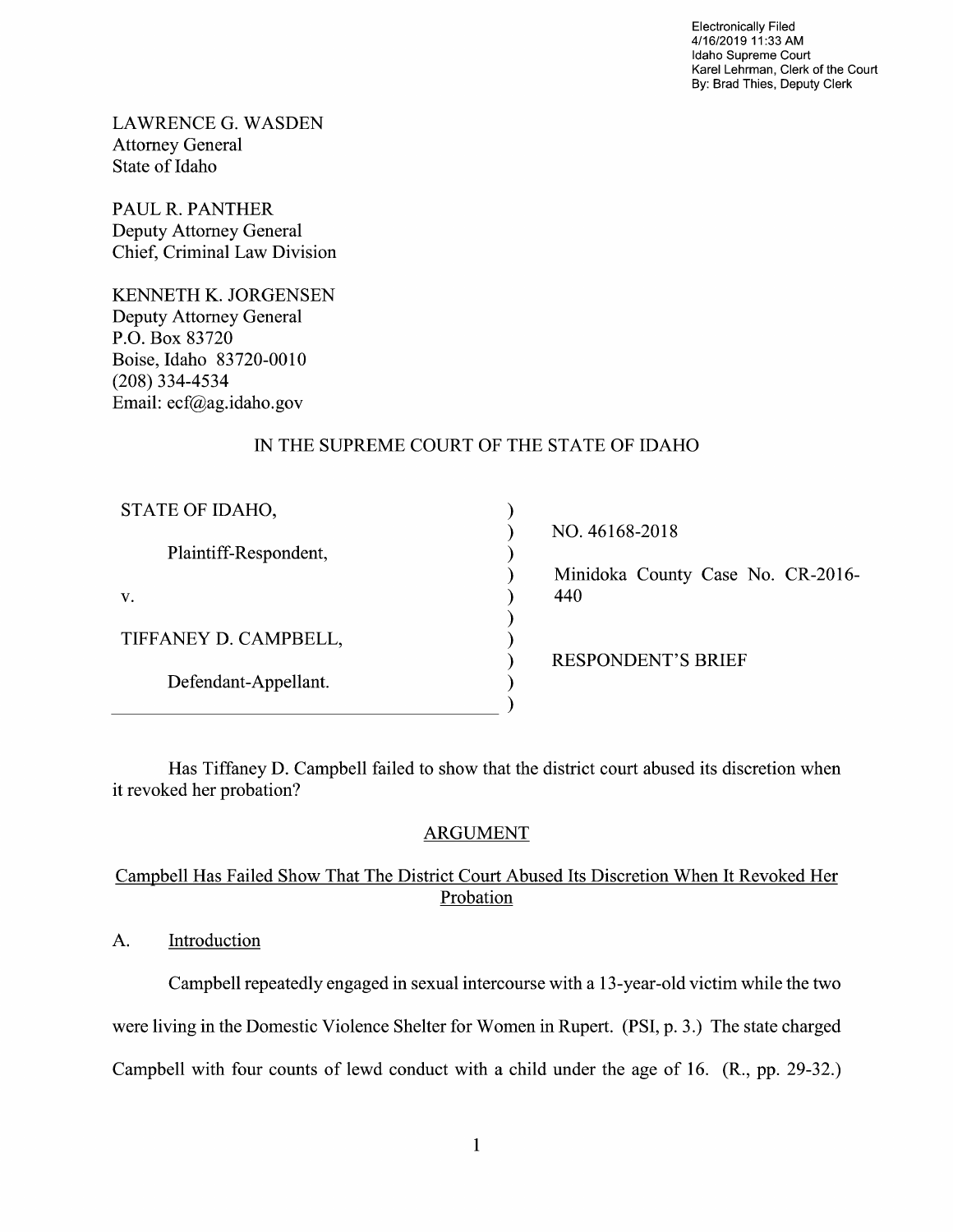Pursuant to a plea agreement, Campbell pled guilty to a reduced charge of sexual abuse of a child under 16 and the remaining charges were dismissed. (R., pp. 66-68, 83-88.) The district court imposed sentence 0f five years with two years determinate and retained jurisdiction. (R., pp. 78- 81.)

During the retained jurisdiction the district court suspended the sentence and placed Campbell on probation. (R., pp. 104-05.) Less than three months later the state moved to revoke Campbell's probation. (R., pp. 111-12.) The grounds for the motion were that Campbell had absconded by moving from her apartment, left her job, failed to attend her treatment programs, and her whereabouts were unknown. (R., pp. 114-15.)

Campbell was arrested in Oregon and brought before the court about a year later.  $(R., pp.$ 118, 120, 122-23.) She admitted violating her probation.  $(R_1, p. 125; Tr_1, p. 7, L. 6 - p. 9, L. 20)$ The district court revoked Campbell's probation and executed her sentence. (R., pp. 127-28.) Campbell filed a timely notice of appeal. (R., pp. 136-37.) On appeal she argues that the district court abused its discretion by not retaining jurisdiction a second time. (Appellant's brief, pp. 4-5.) Because the district court found that probation would not protect the community, a finding Campbell does not challenge 0n appeal, Campbell has failed to show an abuse of discretion.

### B. Standard Of Review

"Review of a probation revocation proceeding involves a two-step analysis. First, it is determined Whether the terms of probation have been violated. If they have, it is then determined whether the violation justifies revocation of the probation." State v. Garner, 161 Idaho 708, 710, 390 P.3d 434, 436 (2017) (citations omitted). "A court's finding that a [probation] violation has been proved Will be upheld on appeal if there is substantial evidence in the record to support the finding." State v. Knutsen, 138 Idaho 918, 923, 71 P.3d 1065, 1070 (Ct. App. 2003). "'Once a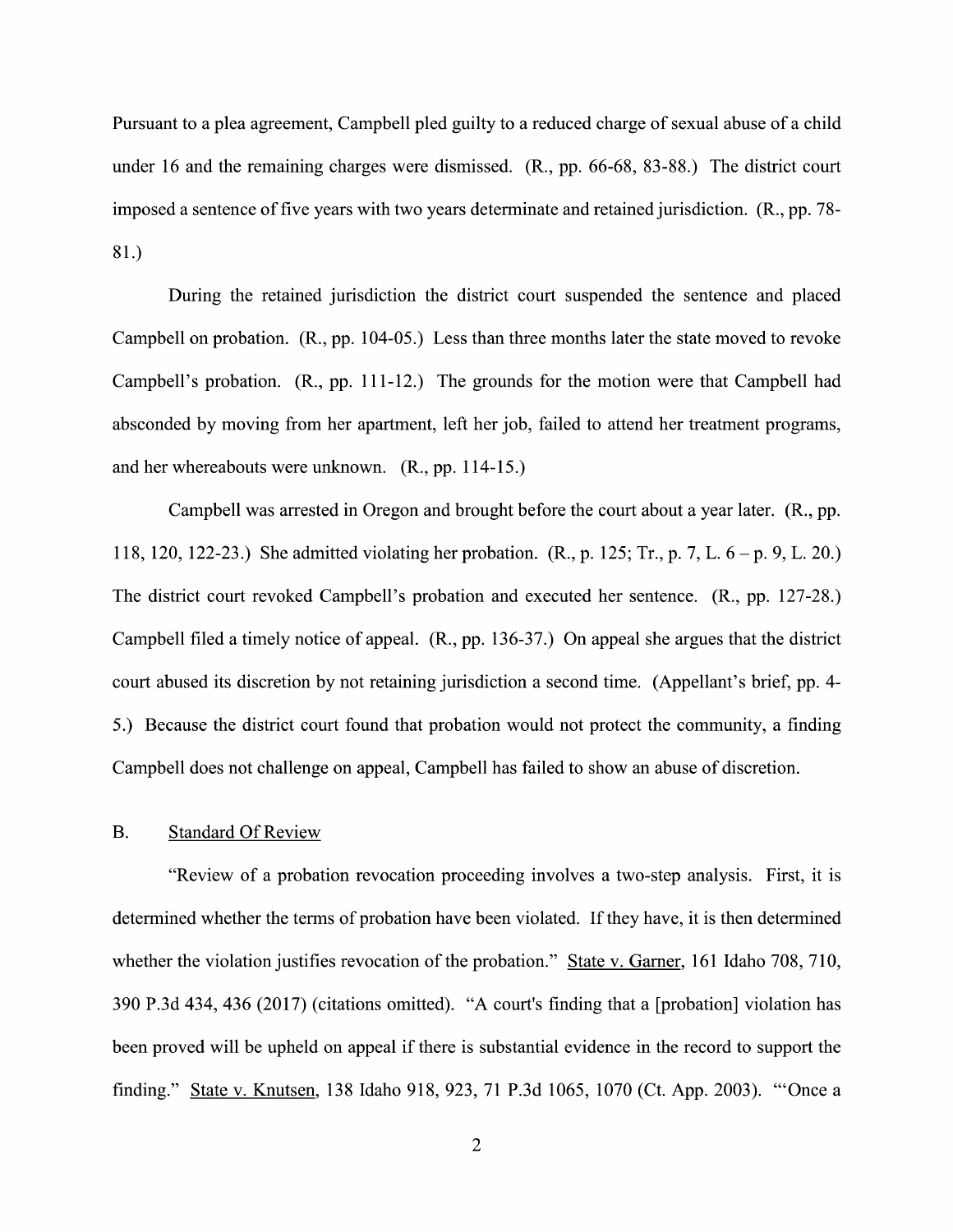probation Violation has been proven, the decision of whether to revoke probation is within the sound discretion of the court." State v. Le Veque, 164 Idaho 110, 426 P.3d 461, 464 (2018) (quoting State v. Rose, 144 Idaho 762, 765, 171 P.3d 253, 256 (2007)). "When a trial court's discretionary decision is reviewed on appeal, the appellate court conducts a multi-tiered inquiry to determine whether the lower court correctly perceived the issue as one of discretion, acted within the boundaries of such discretion and consistently with any legal standards applicable to the specific choices before it, and reached its decision by an exercise of reason." State v. Clausen, 163 Idaho 180, 182, 408 P.3d 935, 937 (Ct. App. 2017).

### C. Campbell Has Shown N0 Abuse Of The District Court's Discretion

It is within the trial court's discretion to revoke probation if any of the terms and conditions 0f the probation have been violated. LC. §§ 19-2603, 20-222; State V. Beckett, 122 Idaho 324, 325, 834 P.2d 326, 327 (Ct. App. 1992); State V. Adams, 115 Idaho 1053, 1054, 772 P.2d 260, 261 (Ct. App. 1989); State V. Hass, 114 Idaho 554, 558, 758 P.2d 713, 717 (Ct. App. 1988). In determining whether to revoke probation a court must examine whether the probation is achieving the goal of rehabilitation and consistent with the protection of society. State v. Upton, 127 Idaho 274, 275, 899 P.2d 984, 985 (Ct. App. 1995); Beckett, 122 Idaho at 325, 834 P.2d at 327; Hass, 114 Idaho at 558, 758 P.2d at 717. The court may, after a probation violation has been established, order that the suspended sentence be executed or, in the alternative, the court is authorized under I.C.R. 35 to reduce the sentence. Beckett, 122 Idaho at 325, 834 P.2d at 327; State v. Marks, 116 Idaho 976, 977, 783 P.2d 315, 316 (Ct. App. 1989). The court may also order a period of retained jurisdiction. I.C.  $\S$  19-2601.

The district court applied the correct legal standards to the discretionary decision before it. (Tr., p. 15, L. 25 – p. 16, L. 4.) The district court concluded that probation was not protecting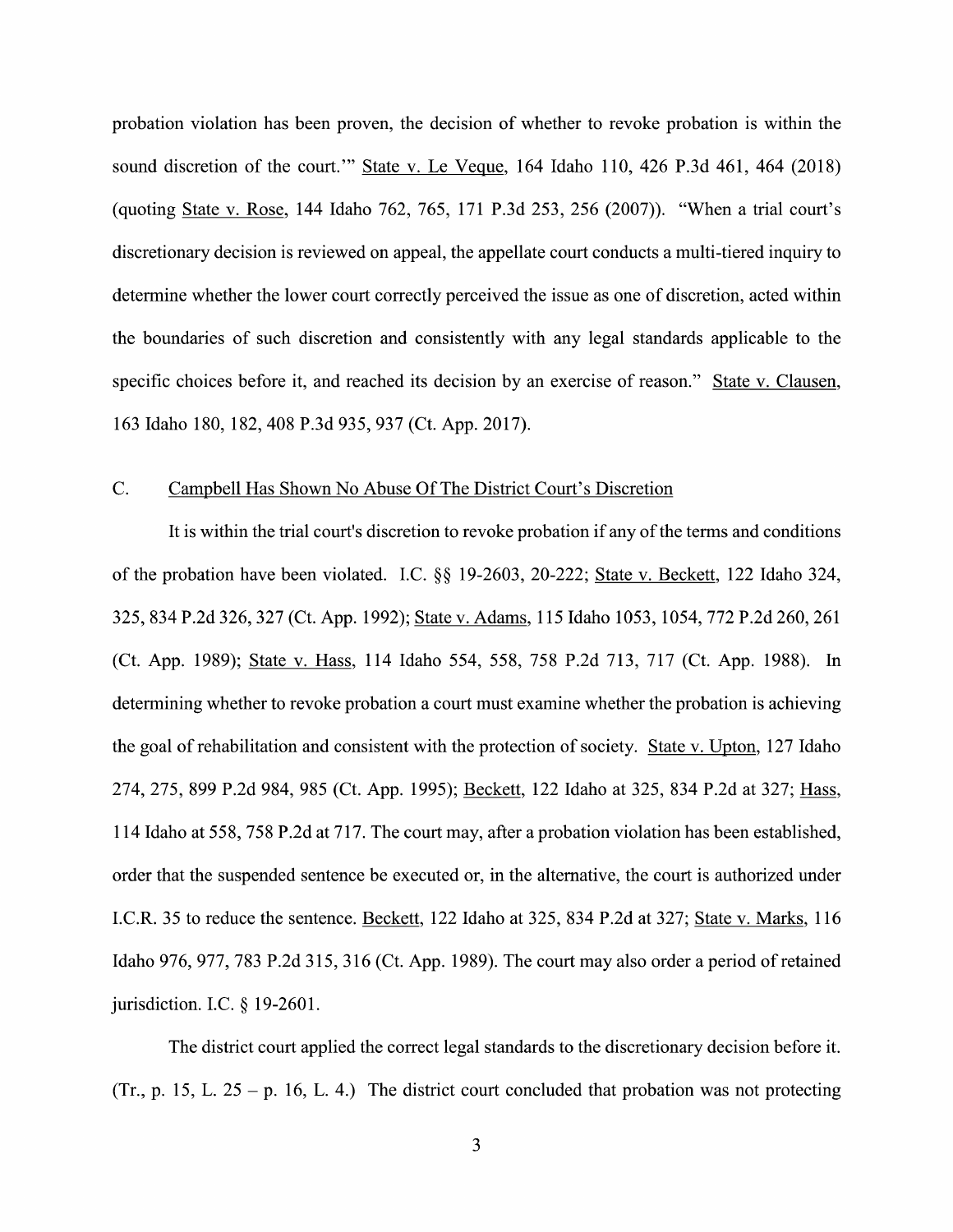society because Campbell was not motivated to address her sexual conduct through treatment. (Tr., p. 16, L.  $5 - p$ . 18, L. 24.) Because a court has discretion to revoke a probation that is not protecting the community, the district court did not abuse its discretion.

On appeal Campbell relies upon her statement to the court at the disposition hearing indicating that she accepted responsibility and wished to get assistance in rehabilitating. (Appellant's brief, pp. 3-5.) However, the district court considered her statement, treated it as sincere, but on balance concluded that the protection of society demanded executing the sentence. (Tr., p. 16, L.  $5 - p$ . 18, L. 24.) Despite receiving the benefit of retained jurisdiction and its programming and evaluation Campbell absconded probation and fled the state less than three months into her probation. (R., pp. 114-17.) Campbell has failed to show that the district court abused its discretion when it determined that protection of society required execution 0f the sentence rather than a second retained jurisdiction.

#### **CONCLUSION**

The state respectfully requests this Court to affirm the judgment of the district court. DATED this 16th day of April, 2019.

> \_/s/ Kenneth K. Jorgensen KENNETH K. JORGENSEN Deputy Attorney General